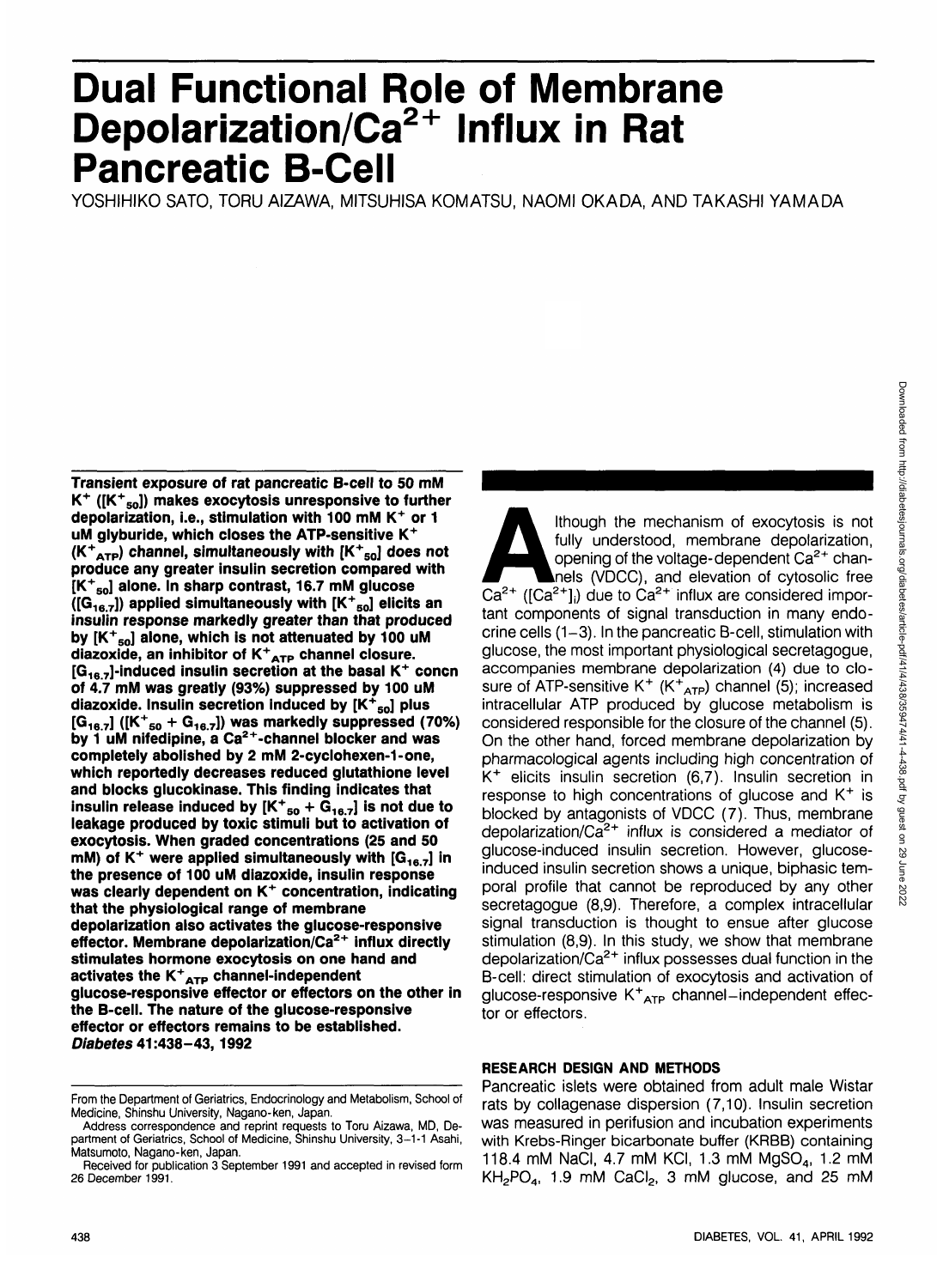

**FIG. 1. Schema of multiple parallel perifusion system. Batch of 500 islets obtained from 3-4 rats were pooled and 50 islets each were packed into 10 small columns of identical size. All columns were perifused with a single peristaltic pump in parallel.**

NaHCO<sub>3</sub> (equilibrated with 5% CO<sub>2</sub>/95% O<sub>2</sub>, pH 7.4) as described previously (7,11,12). Each addition was made without an adjustment of osmolarity, i.e., test substance was simply added to the basal KRBB. In incubation experiments, five islets were incubated with KRBB for 30 min at 37°C (preincubation), and the buffer was replaced with buffer containing secretagogues and incubated for another 20 or 30 min at 37°C (experimental incubation). In perifusion experiments, to facilitate quantitative analysis of the data, 10 columns filled with the identical batch of islets were perifused parallel (Fig. 1). Glyburide was obtained from Yamanouchi (Tokyo); diazoxide, p-nitro $phenyl-\alpha-D-glucopy$  randing (PNP-Glu), and nifedipine were from Sigma (St. Louis, MO); and 2-cyclohexen-1 one was from Wako (Osaka, Japan). Insulin was measured by radioimmunoassay with commercially available kits (Eiken, Tokyo), with rat insulin (Novo, Copehagen) as a standard. Wilcoxon's signed-rank test was used for statistical analysis.  $P < 0.05$  was significant.

### **RESULTS**

As shown in Fig. 2A, 50 mM  $K^+$  ( $[K^+_{50}]$ ) and 16.7 mM glucose ( $[G_{16,7}]$ ) elicit typical monophasic and biphasic insulin secretion, respectively. One hundred millimolar  $K^+$  ([ $K^+_{100}$ ]) also produced monophasic insulin secretion (Fig. 3).  $\widetilde{K^+}_{100}$  caused no greater insulin secretion than  $[K^{\mp}_{50}]$  (Fig. 3).  $E_K$  values for various ambient K<sup>+</sup> concn were  $-85$ ,  $-43$ ,  $-25.7$ , and  $-8.4$  mV for 4.7, 25, 50, and 100 mM K<sup>+</sup> , respectively, and the actual membrane potentials measured at these concentrations of ambient K+ in the presence of stimulatory concentration of glucose were less negative (13) than the  $E_K$  values. We know that some fraction of VDCC is open at these levels of membrane potentials (14). However, only a minor fraction of Ca2+ channels is available for activation by further depolarization by 100 mM K+ in the presence of 50 mM K<sup>+</sup> and 3 mM glucose (14); we expect it to be only a few more millivolts (15). Thus, the data on insulin release obtained in our experiments are compatible with previous observations made in other electrophysiological provided ebeervaluate made in ether electrophysicial provided.



**FIG. 2. A: immunoreactive insulin (IRI) secretion in response to 16.7** mM glucose [G<sub>16.7</sub>] (●), 50 mM K<sup>+</sup> [K<sup>+</sup><sub>so</sub>] (□), and [K<sup>+</sup><sub>so</sub> + G<sub>16.7</sub>] (▲).<br>*B*: subtraction of the response to [K<sup>+</sup><sub>so</sub>] from that to [K<sup>+</sup><sub>so</sub> + G<sub>16.7</sub>]<br>yields gradually increasing IRI secretion. Data shown wer **with the same batch of islets (for details of experimental procedure, see METHODS). For clarity, mean values of 3-5 columns are shown, and SD (86% of the mean at most) has been omitted In all perifusion results except in B. Stimulation is started at time 0 min after stabilization of basal secretion in all perifusion experiments. Conversion factor of IRI to SI units is 0.1739 (pg/lslet/mln->nmol/ islet/min).**

greater insulin secretion than  $\left[\mathsf{K^{+}}_{50}\right]$  alone is not due to increased osmolarity because a stepwise elevation of K<sup>+</sup> from 4.7 to 50 mM and then from 50 to 100 mM caused an unequivocal insulin release at the second step-up (Fig. 3). Because a rapid inactivation of VDCC takes place with persistent depolarization (16), the second step-up of  $K^+$  concn from 50 to 100 mM is thought to transiently reopen the VDCC.

One micromolar glyburide ([Glyb]) caused a rather sustained monophasic insulin release (Fig. 4); the relatively small response to 1 uM Glyb is due to the fact that ambient glucose concentration is subthreshold (3 mM). We intentionally avoided using a stimulatory concentration of glucose with Glyb because the interaction of sulfonylurea and glucose, which occurs only with a stimulatory concentration of glucose, makes the data more difficult to interpret. Simultaneous stimulation of the B-cell with  $[K^+_{50}]$  and 1 uM glyburide ( $[K^+_{50} + Glyb]$ ) produced no greater insulin secretion than  $[K^+_{50}]$  alone.

Thus, further depolarization by higher concentration of  $K^+$  ([K<sup>+</sup><sub>100</sub>]) or by closure of  $K^+_{ATP}$  channel ([Glyb]) cannot additionally stimulate exocytosis in the B-cell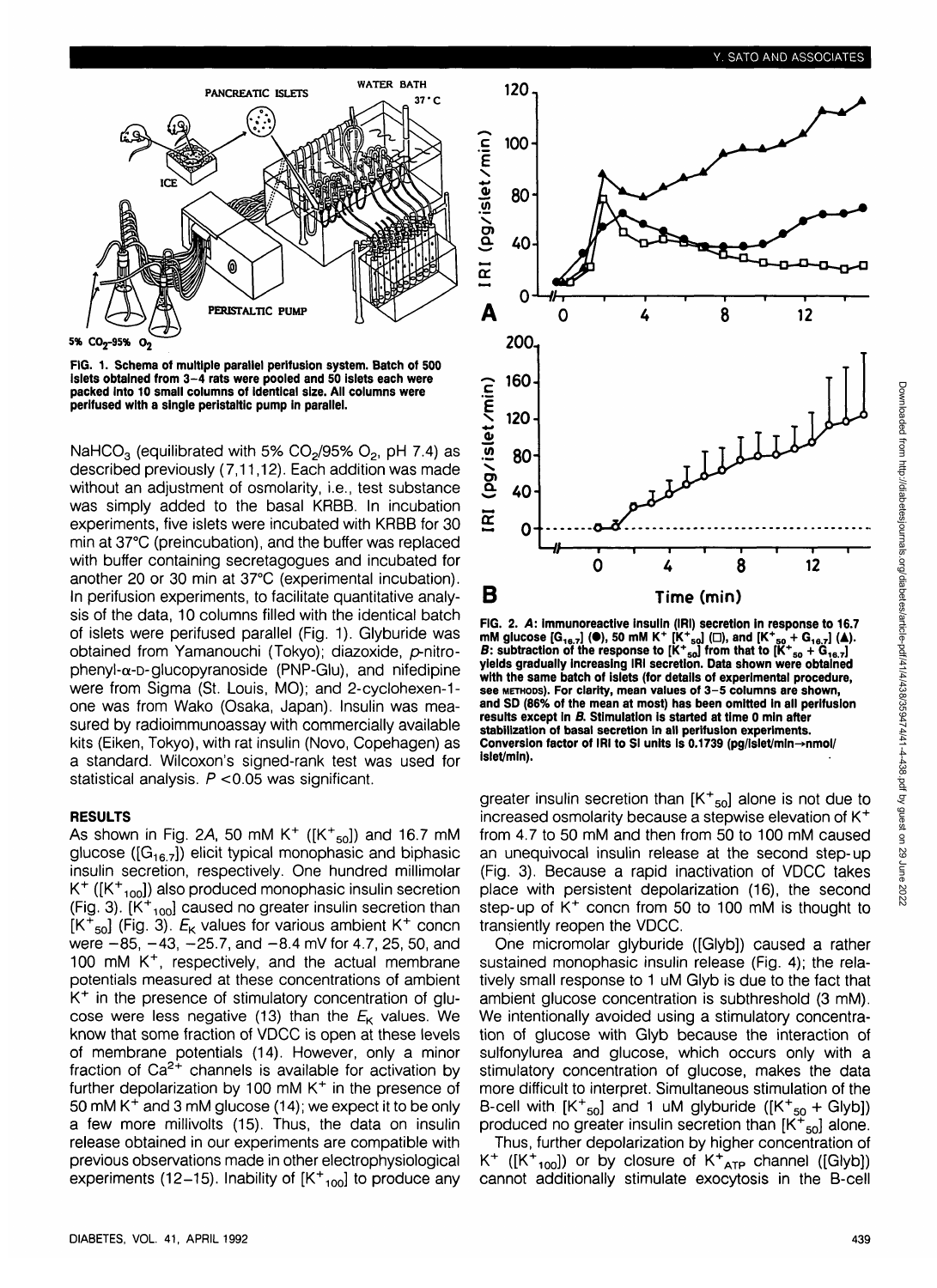

**FIG. 3. Comparison of immunoreactive insulin (IRI) response to 100 and 50 mM K<sup>+</sup> . K<sup>+</sup> concentration was raised at time 0 min from 4.7 to** 100 mM (<sup>\*</sup>) or 4.7 to 50 mM ( $\Box$ ) and then 50 to 100 mM ( $\Box$ ) 15 min later. Conversion factor of IRI to SI units is 0.1739 (pg/islet/min→nmol/ **islet/min).**

when these stimuli are applied simultaneously with  $\mathsf{[K^{+}_{.50}]}$ .

In sharp contrast, stimulation of the B-cell with  $[K^+{}_{50} + G_{16.7}]$  caused a biphasic insulin release (Fig. 2A); the response during the initial period (corresponding to the 1st-phase insulin response to glucose alone, 0-6 min) was less than the addition of responses to each stimulation, but the response during the later period (2nd-phase insulin response, after 7 min) was significantly greater than the simple addition of responses to the two stimuli (Fig. 2). As a result, a subtraction of insulin response induced by  $[K^+_{50}]$  alone from that induced by  $\mathsf{[K^{+}}_{50}$  +  $\mathsf{G}_{16.7}]$  resulted in a gradually increasing insulin secretion (Fig. 2B), which temporally resembles the second phase of glucose-induced insulin secretion (Fig. 2A).

Diazoxide, a hyperglycemic sulfonamide (17), sup-



**FIG. 4. Immunoreactive insulin (IRI) release in response to 1 uM glyburide (●), 50 mM K<sup>+</sup> plus 1 uM glyburide (▲), and 50 mM K<sup>+</sup> alone<br>(□). Conversion factor of IRI to SI units is 0.1739 (pg/islet/min→nmol/ islet/min).**

presses glucose-induced insulin release in a dose-re-.<br>lated manner and does not attenuate K<sup>+</sup> depolarizationinduced insulin release (18). This was confirmed in our laboratory; at a concn of 100 uM, diazoxide greatly suppressed insulin secretion in response to  $[G_{16,7}]$  (93%) but did not inhibit  $[K^+{}_{50}]$ -induced insulin release, which indicates that the closure of  $K^+_{ATP}$  channel is of primary importance for glucose-induced but not K<sup>+</sup> depolarization-induced insulin release. To test whether the additional insulin secretion produced by  $[G_{16,7}]$ , in addition to  $[K^+]$ -induced response, is mediated by closure of the  $K^+$ <sub>ATP</sub> channel, the B-cell was pretreated with 100 uM diazoxide and stimulated with  $K_{50}^+$  + G<sub>167</sub>]. Diazoxide did not effect  $[K^+{}_{50} + G_{16.7}]$ -induced insulin release (Table 1, experiment I, group 2 vs. 4).

Effects of other drugs on the insulin release in response to  $\text{[K+}_{50} + \text{G}_{16.7}$  were also tested to see whether VDCC, putative glucoreceptor, glucokinase, and sulfohydryl group-dependent exocytotic process are involved in this pathway of B-cell activation. The response was markedly suppressed by 1 uM nifedipine (70%), a blocker of VDCC; however, the response was significantly greater than insulin secretion produced by  $[\text{K}^+_{50}]$ alone in the presence of nifedipine (Table 1, experiment II, group 3 vs. 5). Insulin release induced by  $\left[K^{+}{}_{50}+g\right]$  $G_{16,7}$ ] was completely abolished by 2 mM 2-cyclohexen-1-one (Table 1), which reportedly inhibits glucokinase (19) and exocytotic process by lowering reduced glutathione (20). Pretreatment of the B-cell with PNP-Glu, a putative inhibitor of "glucoreceptor" of the B-cell (21- 23), did not effect  $[K^+_{50} + G_{16.7}]$ -induced insulin release  $(Fiq. 5)$ .

When the B-cell was stimulated with graded concentration of K<sup>+</sup> and  $[G_{16.7}]$  in the presence of 100 uM diazoxide, insulin secretion was clearly dependent on the concentration of K<sup>+</sup> (Fig. 6); i.e., high K<sup>+</sup>-induced activation of the secretion (the difference between high K<sup>+</sup> alone and high K<sup>+</sup> plus [G<sub>16.7</sub>]) was detectable at K<sup>+</sup> concn of 50 and 25 mM (Fig. 6).

#### **DISCUSSION**

In this study, we have clearly demonstrated the dual functional role of membrane depolarization/Ca<sup>2+</sup> influx in the pancreatic B-cell. One hundred millimolar K<sup>+</sup> depolarizes the B-cell membrane stronger than  $\textmd{[K}^+{}_{50}\textmd{]}$  (13,14). However, the two concentrations of K<sup>+</sup> produced an identical insulin response, indicating that the direct stimulation of insulin exocytosis by membrane depolarization/  $Ca^{2+}$  influx is already maximum at  $K^{+}$ <sub>50</sub>]. Further depolarization does not cause additional insulin release unless it is applied at a later time in which the  $Ca^{2+}$ channels regain responsiveness to the step-up of external K<sup>+</sup> . In agreement with this finding, insulin response to  $[K^+{}_{50}$  + Glyb] was identical to  $[K^+{}_{50}]$  alone. Because sulfonylurea closes  $K^+_{ATP}$  channel and depolarizes the B-cell to stimulate insulin secretion (24,25), it is expected that the drug is ineffective when the secretory machinery is unresponsive to further depolarization due to presence of  $[K^+_{50}]$ . We tested the effect of sulfonylurea because the mechanism of B-cell depolarization is different be-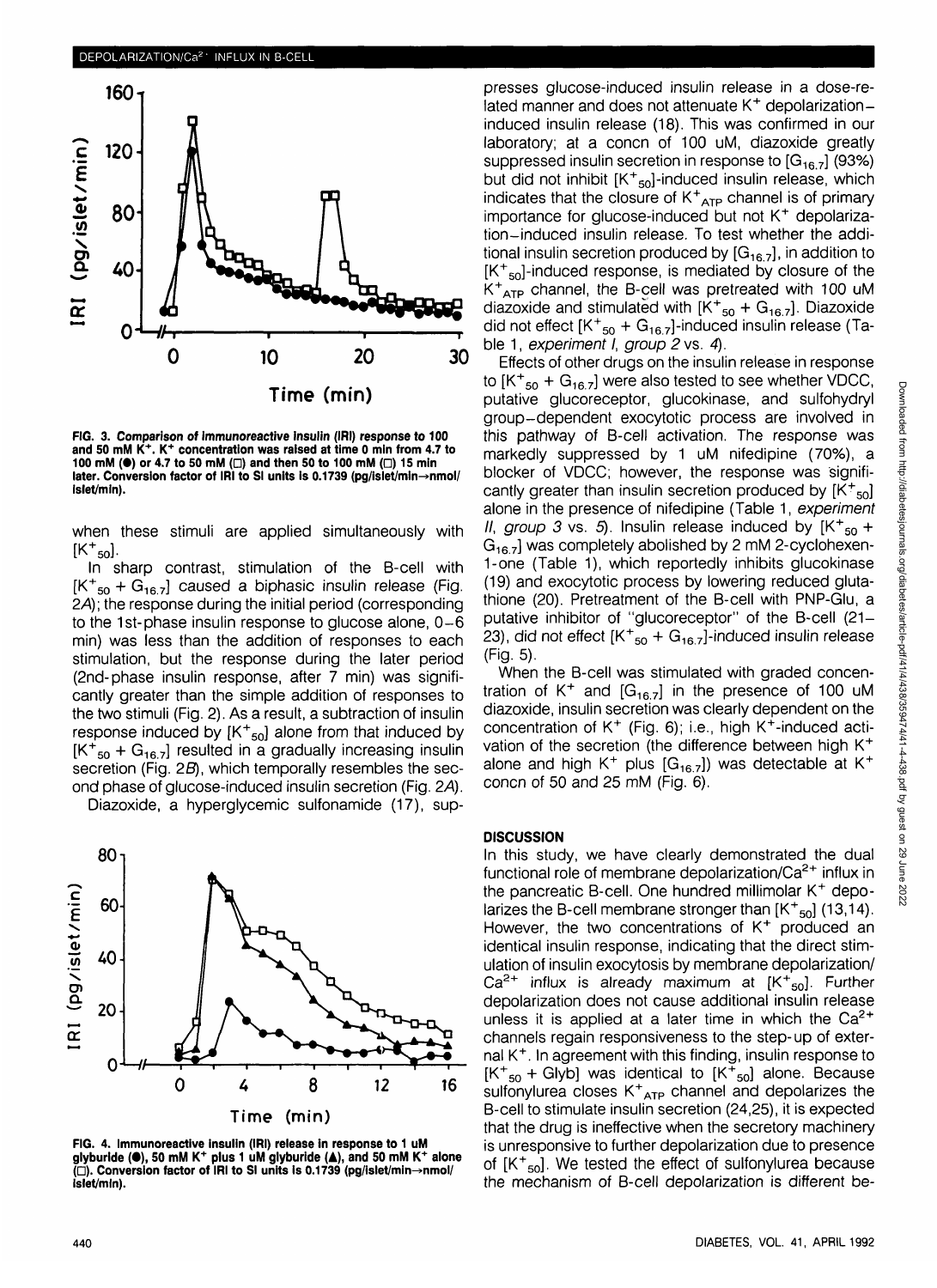#### Table 1 Effects of diazoxide, nifedipine, and 2-cyclohexen-1-one on insulin release

| Experiment    | Pretreatment       |               | Experimental incubation |            |                                  |
|---------------|--------------------|---------------|-------------------------|------------|----------------------------------|
|               | Drug               | Concentration | Glucose (mM)            | $K^+$ (mM) | Insulin release<br>(nmol/islet)* |
|               |                    |               |                         |            |                                  |
| Group         |                    |               |                         |            |                                  |
|               | None               |               | 3                       | 4.7        | $100.5 \pm 37.3$                 |
|               | None               |               | 16.7                    | 50         | $676.2 \pm 151.4$                |
| $\frac{2}{3}$ | Diazoxide          | 100 uM        | 3                       | 4.7        | $70.3 \pm 15.2$                  |
| 4             | Diazoxide          | 100 uM        | 16.7                    | 50         | $632.6 \pm 176.0$                |
| 5             | 2-Cyclohexen-1-one | 2 mM          | 3                       | 4.7        | $104.3 \pm 34.5$                 |
| 6             | 2-Cyclohexen-1-one | 2 mM          | 16.7                    | 50         | $96.5 \pm 31.3$                  |
| II.           |                    |               |                         |            |                                  |
| Group         |                    |               |                         |            |                                  |
|               | None               |               | 3                       | 4.7        | $54.9 \pm 19.1$                  |
|               | None               |               | 3                       | 50         | $121.0 \pm 37.9$                 |
| $\frac{2}{3}$ | Nifedipine         | 1 uM          | 3                       | 50         | $64.3 \pm 29.1$                  |
| 4             | None               |               | 16.7                    | 50         | $326.7 \pm 62.2$                 |
| 5             | Nifedipine         | uM            | 16.7                    | 50         | $92.0 \pm 13.6 \pm 1$            |

Data are means ± SD of 10-13 determinations. For each experiment, the same batch of islets were used. Drugs used for pretreatment are present throughout experimental incubation. During pretreatment, glucose and K<sup>+</sup> concn were 3 and **4.7** mM, respectively. For details of experimental procedure, see METHODS.

\*Experimental incubation was carried out for 30 (experiment I) or 20 (experiment **II)** min.

tNot significantly different from the value of group 2 (experiment I).

 $\ddagger P$  < 0.05 vs. group 3 (experiment II).

tween sulfonylurea and high K<sup>+</sup>, the former depolarizes the B-cell through its inhibitory action on K<sup>+</sup><sub>ATP</sub> channel, whereas high  $K^+$  clamps the membrane voltage to the value of  $E_k$ .

In sharp contrast to sulfonylurea and increasing K<sup>+</sup> concentration, stimulation with high concentration of glucose applied simultaneously with  $\textsf{[K}^{\texttt{+}}_{\texttt{50}}$  caused significantly greater insulin response than that produced by [K<sup>+</sup><sub>50</sub>] alone. These data indicate that glucose stimulates B-cell in a qualitatively different manner compared with sulfonylurea and K<sup>+</sup> depolarization under the conditions examined. The activation of K<sup>+</sup><sub>ATP</sub> channel-independent, glucose-responsive effector by membrane depolarization was clearly detectable with a lower (25-mM) K<sup>+</sup>

concentration as well. This finding implies that weaker membrane depolarization induced by 25 mM K<sup>+</sup> than that produced by  $[K^+_{50}]$  (4,13) possesses such a role, although 25 mM  $K^+$  causes significant depolarization of the B-cell compared with the normal basal membrane potentials (26). We tried to delineate the nature of  $K^+_{ATP}$ channel-independent, glucose-responsive effector in the following experiments; however, it remains unestablished (see below). For the mechanism of  $K^+_{ATP}$  channel-independent B-cell activation by glucose, the



**FIG. 5. Effect of p-nitrophenyl-o-D-glucopyranoside (PNP-Glu) on** immunoreactive insulin (IRI) release in response to 50 mM K<sup>+′</sup> plus<br>16.7 mM glucose ([K<sup>+</sup><sub>50</sub> + G<sub>16.7</sub>]). Responses to [K<sup>+</sup><sub>50</sub> + G<sub>16.7</sub>] in the<br>absence (▲) or presence (□) of 16.7 mM PNP-Glu are shown. Conversion factor of IRI to SI units is 0.1739 (pg/islet/min→nmol/islet/ **min).**



**FIG. 6. Effects of graded concentration of K<sup>+</sup> on immunoreactive insulin (IRI) secretion in the presence or absence of 16.7 mM glucose. Data are means ± SD of 10-12 determinations. Islets were preincubated with 100 uM diazoxide at the ambient K<sup>+</sup> and glucose concn of 4.7 and 3 mM, respectively. Subsequently, they were incubated for 20 min (experimental incubation) with the indicated concentration of K<sup>+</sup> with {hatched columns) or without {open columns) 16.7 mM glucose in the continuous presence of 100 uM diazoxide. IRI secreted during experimental incubation was measured. \*P < 0.01. See METHODS for details of experimental procedure. Conversion factor of IRI** to SI units is 0.1739 (ng→umol).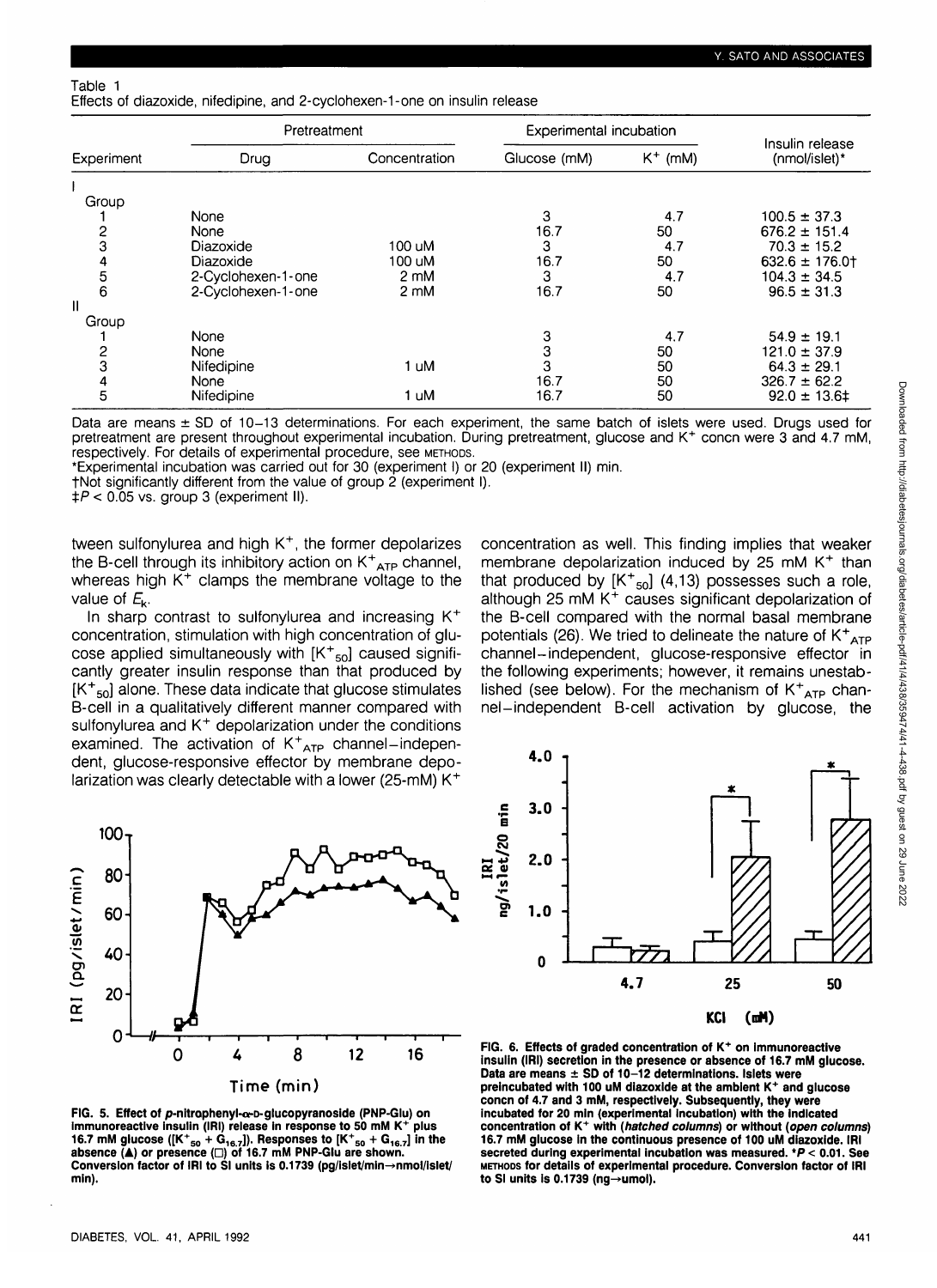#### DEPOLARIZATION Ca<sup>p -</sup> INFLUX IN B-CELL

following sequence of events might be possible. Glucose per se or its metabolism results in modulation of L-type Ca<sup>2+</sup> channels, thereby increasing initial frequency of opening at any depolarizing potential. A modulation by glucose of dihydropyridine-sensitive Ca<sup>2+</sup> channels has been reported in mouse B-cell (27).

Insulin release in response to [K $^+{}_{50}$  + G $^{}_{16.7}]$  was completely resistant to diazoxide, a hyperglycemic sulfonamide that inhibits  $K^+_{ATP}$  channel closure (17). Thus, glucose-generated signal or signals responsible for this action are not traveling through this pathway, the closure of K<sup>+</sup><sub>ATP</sub> channe

On the other hand, insulin release in response to  $[K^+{}_{50} + G_{16.7}]$  was greatly suppressed (70%) by 1 uM nifedipine, a blocker of VDCC, although the response was clearly greater than that induced by  $\mathsf{[K^+}_{50}]$  alone in the presence of 1 uM nifedipine. We have previously reported that 1 uM (or even 10 uM) nifedipine does not completely abolish insulin release induced by [K<sup>+</sup><sub>50</sub>] (7) and concluded that a fraction of the rat B-cell VDCC is resistant to dihydropyridine; whereas, 1 uM nifedipine almost completely abolishes  $[G_{16.7}]$ -induced insulin release at the ambient  $K^+$  concn of 4.7 mM, indicating that glucose-responsive L-type Ca<sup>2+</sup> channels are effectively blocked by this concentration of nifedipine (7). Thus, the data clearly indicate that residual [K<sup>+</sup><sub>50</sub>]-induced VDCC opening/Ca<sup>2+</sup> influx in the presence of 1 uM nifedipine (7) causes direct stimulation of insulin release on one hand and activates the glucose-responsive effector coupled to the process of exocytosis on the other.

2-Cyclohexen-1-one was thought to inhibit insulin release by lowering the reduced glutathione levels (20). Miwa et al. (19) reported that 2-cyclohexen-1-one also inhibits glucokinase and speculated that the blockade of glucose-induced insulin release by 2-cyclohexen-1-one is primarily due to blockade of this enzyme (19). In this study, insulin release in response to  $[K^+{}_{50}$  +  $G_{16.7}]$  was completely abolished by 2 mM 2-cyclohexen-1-one. The data imply that 2-cyclohexen-1-one abolishes insulin response induced by  $[G_{16,7}]$  and that induced by K<sup>+</sup> depolarization. Because insulin release in response to  $K^+$ depolarization is not dependent on glucokinase, we consider the drug not only an inhibitor of glucokinase but also a global inhibitor of exocytosis, presumably through its action on reduced glutathione (20). Therefore, the results of experiments with 2-cyclohexen-1-one do not necessarily support the idea that glucose metabolism is required for this process. Nevertheless, inhibition by 2-cyclohexen-1-one and nifedipine of insulin release induced by  $\mathsf{[K^+_{50}+G_{16.7}]}$  indicates that the response is not due to "leakage" of insulin but to activation of exocytosis.

A competitive inhibitor of putative glucoreceptor, PNP-Glu (21,22), was also without effect on the K $t_{ATP}$  channel-independent branch of glucose-induced signal transduction. Therefore, PNP-Glu-sensitive glucoreceptor may not be involved in this path, or, alternatively, the drug may not be as powerful an inhibitor of the glucoreceptor as previously reported (23); we see only marginal suppression by PNP-Glu of insulin response to high glucose alone (data not shown). Because biochemical



**FIG. 7. Schema for dual functional role of membrane depolarization/Ca2+ influx. Depolarization is caused by K<sup>+</sup> ATP channel** closure due to increase of ATP. Opening of the voltage-dependent<br>Ca<sup>2+</sup> channel ensue and cytosolic free Ca<sup>2+</sup> ([Ca<sup>2+</sup>],) rises as a result<br>of Ca<sup>2+</sup> influx. It stimulates exocytosis through Ca<sup>2+</sup>-dependent **mechanisms on one hand and induces the coupling of another glucose-responsive effector and the process of exocytosis on the other.**

evidence for B-cell glucoreceptor is lacking, clarification of the problem needs further investigation.

For the mechanism of glucose-induced insulin secretion, we showed that the B-cell is equipped with  $K^+_{ATP}$ channel-independent, glucose-responsive effector or effectors. Nevertheless, glucose-induced insulin secretion with ambient nondepolarizing K<sup>+</sup> concn of 4.7 mM is mostly abolished by 100  $\mu$ M diazoxide. This implies that, for the activation of the K<sup>+</sup><sub>ATP</sub> channel-independent effector, the signal generated by membrane depolarization, most likely elevation of  $[Ca<sup>2+</sup>]$ , is absolutely necessary. Based on these data, we propose that glucoseinduced biphasic insulin secretion results from the activation of two mutually interrelated signal transduction pathways (Fig. 7). One pathway is direct stimulation of exocytosis due to  $[Ca^{2+}]$  elevation and the other is stimulation through the  $K^+_{ATP}$  channel-independent, glucose-responsive effector or effectors; for the coupling of the latter effector or effectors and exocytosis,  $[Ca^{2+}]_i$ elevation is mandatory (Fig. 7). Because glucose elicits mostly second-phase response when the former pathway is inactivated by high concentration of  $K^+$  (Fig. 2B), the latter pathway appears primarily responsible for the second-phase insulin release, whereas, the direct stimulation of exocytosis by elevated  $[Ca<sup>2+</sup>]$  may be closely related to the first-phase response.

#### **ACKNOWLEDGMENTS**

This work was supported by a Grant-in-Aid for Scientific Research from the Ministry of Education, Science and Culture, Japan.

We wish to thank Drs. M. Kakei, S. Ozawa, and A. Niki for constructive discussion and J. Miyazawa and K. Murase for expert technical and secretarial assistance.